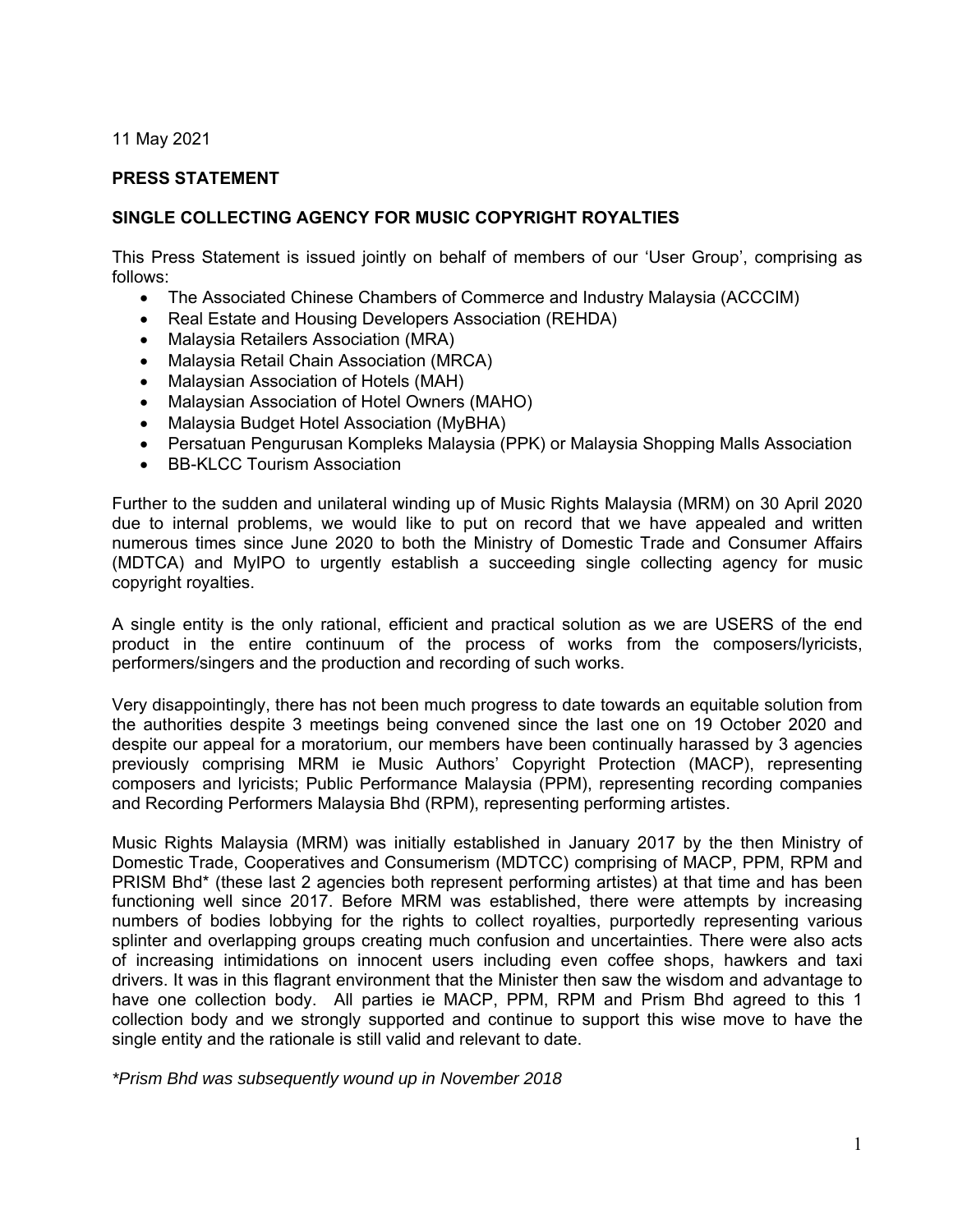## **The current scenario**

In the current scenario, 3 agencies, MACP, PPM and RPM are now doing their own collections directly from music users. It would appear that although there were problems in the past which was solved with a single collection body, we have not progressed but regressed now back to this inequitable situation.

Since the previous licence fees were paid in 2020 until the period ending December 2020 and there has been no equitable solution from the authorities, our members have had no choice but to take the following action as follows:

 Engage alternative royalty-paid/inclusive music sources/providers eg music streaming/downloads which is much more cost effective but which may deprive local music rightholders from their fees. Notwithstanding this arrangement, we take recognizance of supporting local artistes.

It is impractical and inefficient to deal individually with the current 3 component bodies previously comprising MRM ie MACP, PPM and RPM. This is again leading to proliferation of splinter groups demanding separate fees.

Expecting the Users to separately negotiate with the current 3 bodies as abovementioned is akin to asking Users to negotiate with different part suppliers instead of just negotiating to buy the endproduct eg to purchase a vehicle, it is not logical and we are not expected to negotiate and pay separately for the vehicle's wheels or the engine. Of course, we do not feel this is the solution because it is neither cost efficient nor practical.

# **Survey by MyIPO**

We are glad to have participated in the recent MyIPO survey to ascertain the preference and inclinations of industry stakeholders towards the royalty collection mechanism and its efficiency and equitability. The survey ended on 30 April 2021 and hopefully the views and proposals by all stakeholders will lead to a mechanism that is practical, cost effective and most importantly, fair and equitable to all parties. We look forward to an efficient system whereby the copyright owners will expediently receive their dues after the users have paid their fair dues and an urgent outcome from this survey.

## **Request for Moratorium and concessions due to impact of covid-19**

Until the mechanism is established, we have appealed for all approaches and demands by the current 3 bodies to be held in abeyance. In view of the stalemate and impasse, we have also requested for a moratorium pending a practical and final solution.

Furthermore, with the covid-19 pandemic since 2020 until to date, shopping malls, retailer and hotels have endured shut-downs, restricted trading terms and hours and low foot traffic and thus, the use of music as background broadcasting has also declined together with reduced audience as well. We had proposed that the fees already paid for 2020 be discounted by 50% and the discounted portion be credited for 2021. Thus, there is no fees due for the 3 bodies to pursue and harass the members of the User Group for this year.